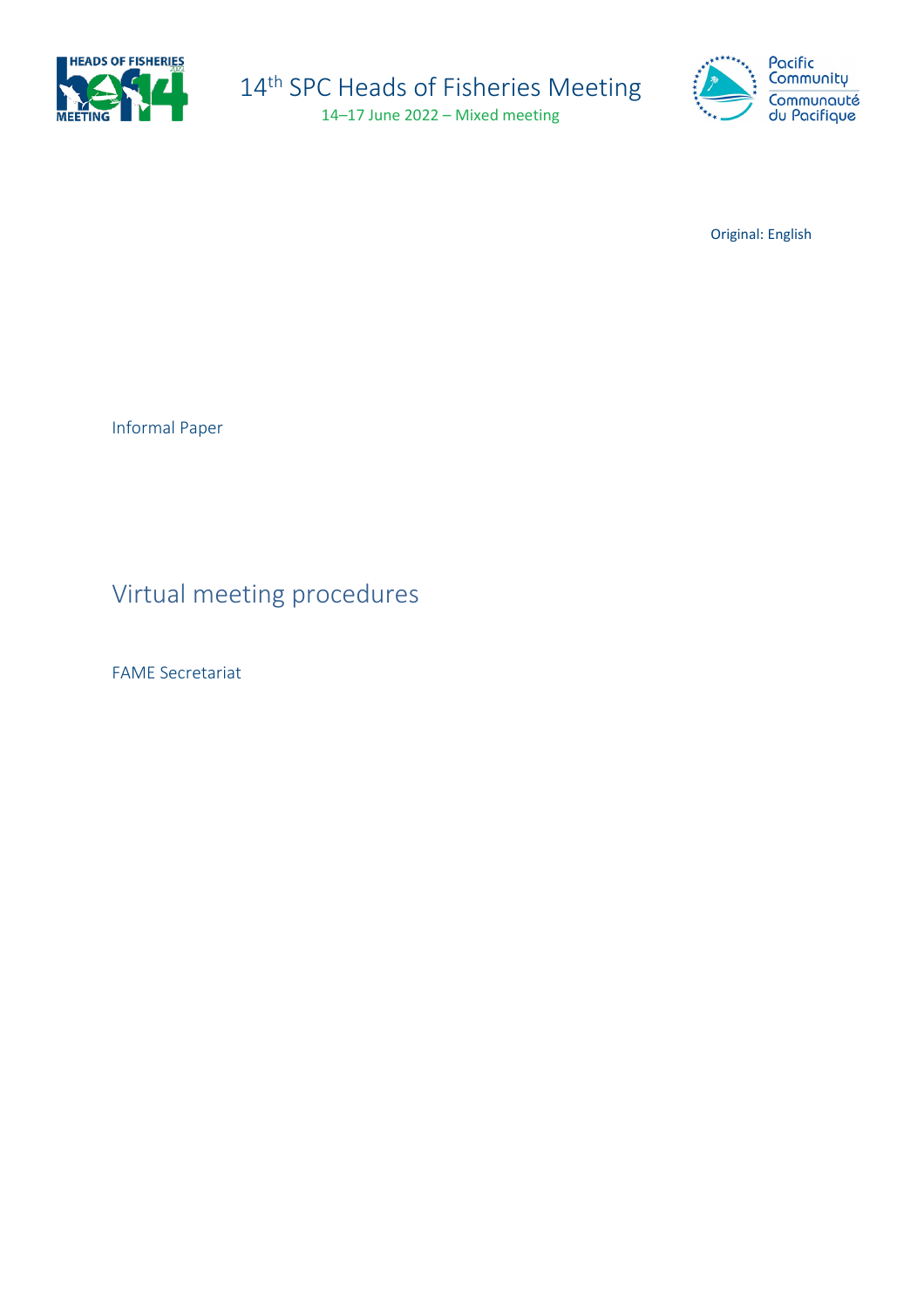

# Virtual platform for HoF14

- 1. Considering recent development in the gradual opening of borders for some SPC member countries and territories, the Fourteenth SPC Heads of Fisheries (HOF14) meeting will be held using a hybrid format. Members, observers and partners who are able to travel will join the meeting in-person at the SPC Headquarters in Noumea, New Caledonia while those who are unable to travel due travel restrictions will participate virtually using online meeting platform, Zoom.
- 2. This document includes the instructions and recommendations to be followed by participants joining the 14th SPC Heads of Fisheries meeting remotely. The platform which has been selected is Zoom [\(https://spc.zoom.us/\)](https://spc.zoom.us/). If you are unable to use Zoom, please contact us at [fame\\_meetings@spc.int](mailto:fame_meetings@spc.int) so we can arrange a workaround alternative for you to join the meeting.
- 3. If you are not familiar with using Zoom, please contact the support team at [FAME\\_Meetings@spc.int](mailto:FAME_Meetings@spc.int) to organise a Zoom trial/training session. Please add [soniasr@spc.int,](mailto:soniasr@spc.int) and [nataliet@spc.int](mailto:nataliet@spc.int) in copy to the email.
- 4. All Heads of Fisheries participants joining remotely are invited and encouraged to join a Zoom test at 10:00 am Noumea time on Tuesday, 7 and Wednesday, 8 June 2022 to check individual connections and assist where necessary. Details will be included in the invitation to register in Zoom.
- 5. As in previous years, observers are welcome to participate in the Heads of Fisheries meeting and should follow the nomination for registration procedure (see below). However, if the capacity limit for the online meeting is reached, members will be given priority for participation.
- 6. Please note that we will be recording the meeting to assist with post-meeting analysis and reporting. SPC will not be liable for any external use of the recorded meeting material, including the meeting interpretation, which is provided as an aid to meeting communication and is not warranted by SPC as being a verbatim record of the original speech.

# Preparing for the meeting

- 7. To ensure the meeting will meet its objectives, and be as efficient and effective as possible, we are applying improvements based on our increased experience with running virtual regional meetings.
- 8. The sessions for 14– 17 June 2022 will be split as follows:
	- 9:00–10:00: Dedicated preparation time. Members are required to read the working papers (WP) and background papers (BP), presentations, and prepare comments and questions for the virtual meeting. All documents relating to the meeting can be found on the meeting web page [\(https://fame1.spc.int/en/meetings/257\)](https://fame1.spc.int/en/meetings/257), with all working papers available in English and in French. The Zoom meeting room will be open during this time for participants to join to ask questions.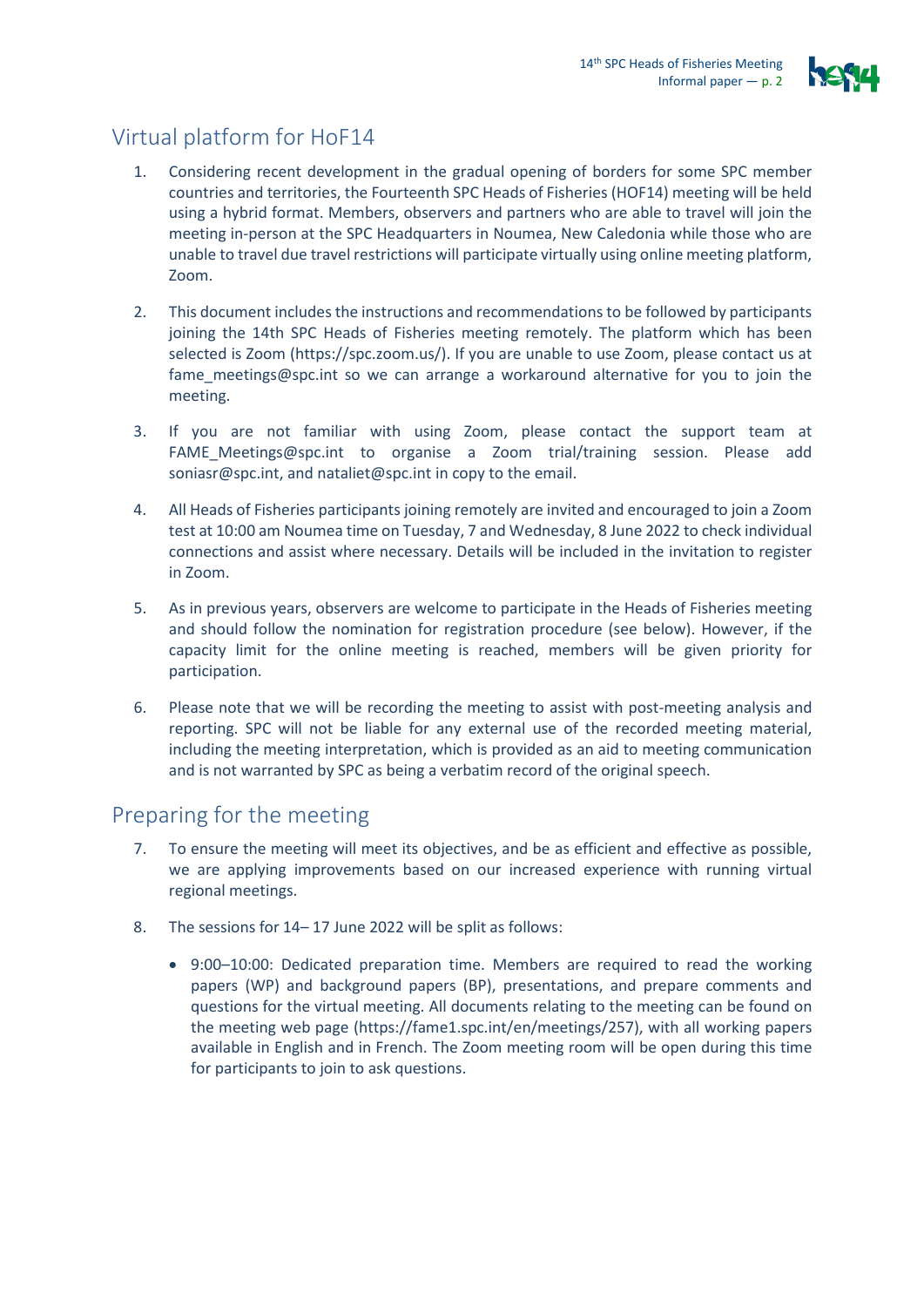

- 10:00–12:30: The second part of the morning will be the plenary meeting, with participants joining the conference via Zoom. Participants can connect using the Zoom link received via email after registering online. This part of the meeting will be presided by the Chair to HoF14.
- 13:30–15:00: The afternoon session is reserved for information sessions and side meetings. Please refer to the meeting agenda for the information sessions to be held.
- 9. Participants are requested to read all preparatory materials before each session and to prepare input to specific questions included in the annex to the agenda.
- 10. The meeting papers are in three categories:
	- Working papers (WP): papers written for the meeting that concern the main topicsof the meeting and provide a basis for discussions. These are available in both English and French languages.
	- Information papers (IP): papers that provide supplementary information relevant to the specific agenda items. They are intended to contribute to, but not be the focus of agenda item discussion. These papers may or may not translated.
	- Background paper (BP): papers that are already published and useful to the meeting discussion.
	- Informal papers: these give information about the meeting, facilitation procedures, the agenda, participants list and related matters. They will be available in both English and French languages.

## Chair

- 11. The Chair of the SPC Heads of Fisheries Meeting, by convention, rotates alphabetically. At this meeting,(HoF14), it will be Vanuatu.
- 12. It is the task of the Chair to manage the agenda to ensure the objectives of the meeting are met, mediate discussion, and to identify points of agreement for the meeting "Outcomes Report".

#### Interpretation

- 13. SPC has two official languages, and we make great efforts to deliver information, both spoken and written, in English and French. All papers discussed during the meeting (Working Papers) are, or will be available, at least one week prior to the meeting on the meeting webpage [\(https://fame1.spc.int/en/meetings/257\)](https://fame1.spc.int/en/meetings/257).
- 14. Simultaneous interpretation will be provided for the meeting. Additionally, interpretation will be available using the Zoom platform. This is a challenging format for SPC-interpretation team and so we appreciate your patience with this technology. If possible, we ask participants joining the conference via Zoom to use headphones with build-in microphones to ensure what is said can be clearly heard by the interpreters and all participants on Zoom.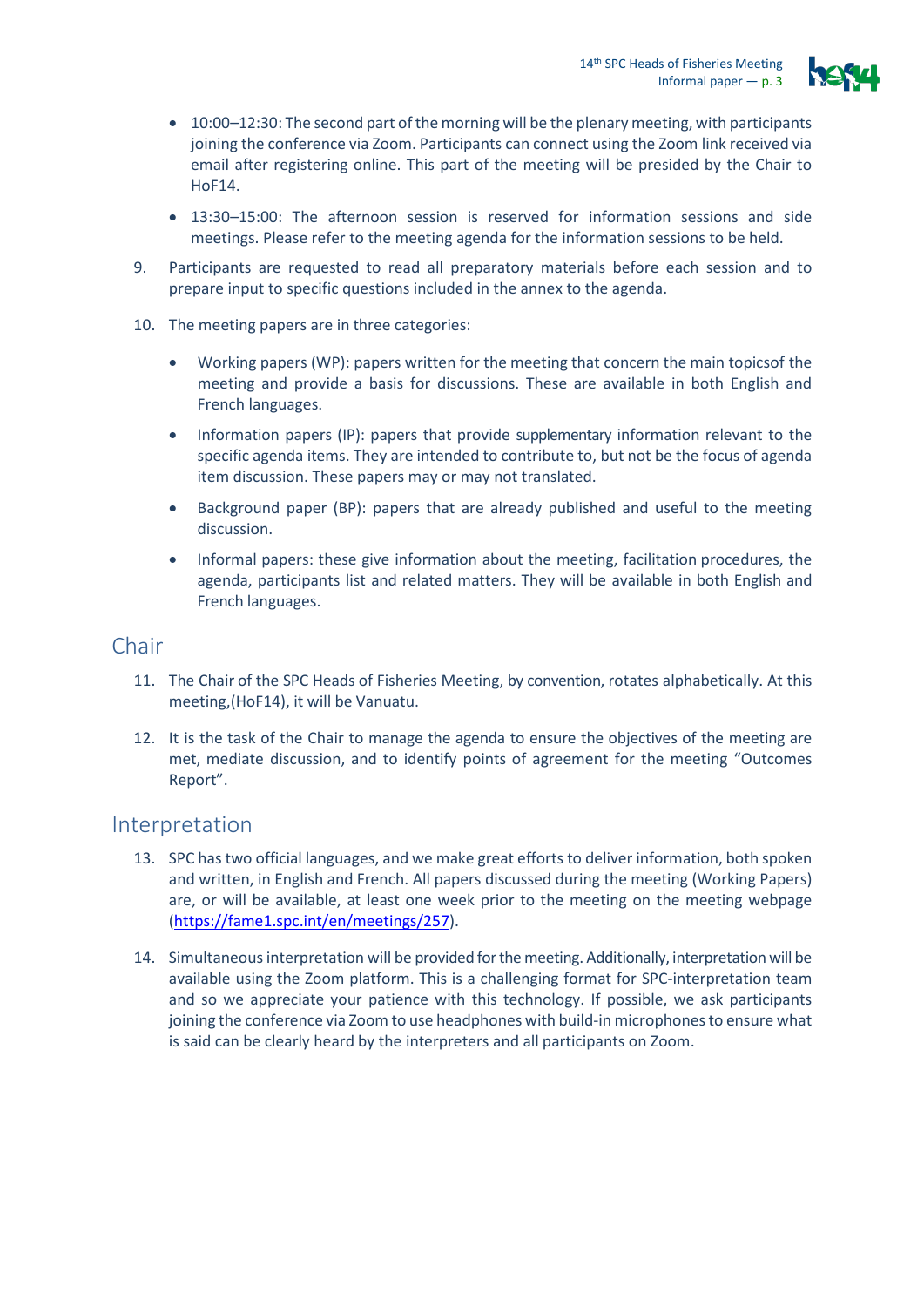

15. Allowthe chairtoidentify youbeforespeaking/askingaquestion.Please be sureto speak clearly and slowly.

#### Meeting outcomes

- 16. Any formal outcomes or recommendations identified by the Chair will be compiled for agreement and clearance by the meeting. A drafting committee will be asked to meet briefly after each session to review the daily output of the meeting.
- 17. We plan to concentrate attention, as with previous Heads of Fisheries Meetings, on a short list of carefully worded meeting outcomes. These outcomes may be recommendations to the Secretariat, to the Pacific Community Committee of Representatives of Governments and Administrations, or statements for the benefit of other organisations concerning Pacific Island fisheries sector priorities. The outcomes will be presented to the Regional Fisheries Ministers' Meeting.

## How to register for and join the meeting

- 18. All participants willing to join the conference via Zoom must be registered beforehand at: <https://spc.zoom.us/meeting/register/tJ0scOyqrTkqG9MNt7z1ZJMPS1QkFOchLpbN>
- 19. If you had already sent your **nomination** for the meeting, you will be sent the link to register for the meeting in Zoom at least one week before the meeting. If you haven't sent your nomination, please submit this by email to the FAME secretariat (FAME meetings@spc.int) and include the following details:
	- Organisation
	- Full name
	- Primary email
	- Address
	- Position.
- 20. Once we have received your nomination details, you will be sent an email invitation with a link to register for the meeting. Please follow this link to complete your registration details.
- 21. Once you have done this, you will receive another email invitation with a unique link which you can use to connect to the meeting.

#### How to participate in the meeting

- 22. Connecting from a Conference Room and using Video Conferencing Units to communicate (e.g., Table microphones or Logitechunits).
- 23. To avoid feedback within the conference room and over the Zoom platform, ensure that **all other laptops** in the room that are connected to the same Zoom link have been muted, i.e., both microphones and speakers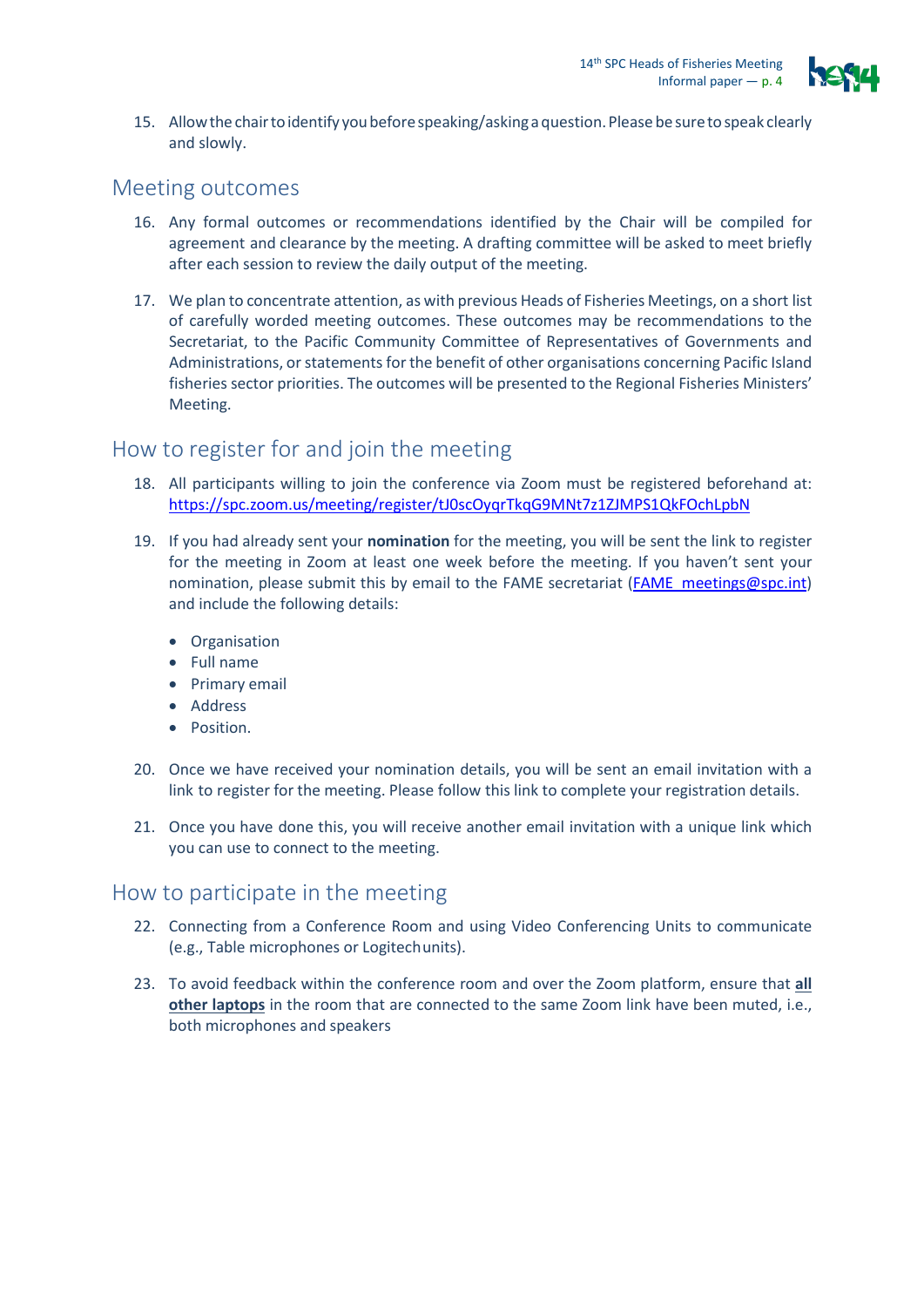14<sup>th</sup> SPC Heads of Fisheries Meeting Informal paper — p. 5



- Unmute **Start Video** 10:06 AM  $\land$   $\qquad \qquad \bullet$   $\Box$   $\mathscr{C}$   $\updownarrow$   $\land$ 25/08/2020
- Microphone muted over Zoom Application
- Speaker to be turned off on laptop (found on bottom right corner of tool bar)
- 24. Connecting from a Conference Room with individual laptops:
	- ALL users within the room who have joined on the same Zoom link must use a headset with built-inmicrophones
	- Ensure that your Zoom application has selected the correct Audio Medium. Please see further instructions on the link **[here](https://support.zoom.us/hc/en-us/articles/201362283-Testing-computer-or-device-audio)**
	- Two or more people should *not* speak at the same time when joined on the same Zoom link within the Conference Room. Always mute all microphones when notspeaking
	- Follow the Zoom House Keeping Rules.
- 25. Connecting Remotely with an individual laptop:
	- Follow the Zoom House Keeping Rules
	- If you do not use a headset with built-in microphone features, please connect from a quiet space to avoid background noise
	- Always mute the microphone when not speaking.
	- Joining a breakout group during the meeting:
	- During the meeting you will be invited to join a breakout group, all you need to do is accept the invitation on your screen to join the breakout group
	- After the breakout session you will be automatically pushed back into the main meeting plenary
	- Select the English or French interpretation channel again (Zoom Housekeeping Rules).

#### Zoom instructions and housekeeping rules

- 26. Please use a headset with a built-in microphone.
- 27. Chose the English or French interpretation channel.



28. **Rename** yourself (right-click on your name in the participants window) and follow this name structure: Country\_ORG\_Name for country participants or ORG\_Name for partners/observers.